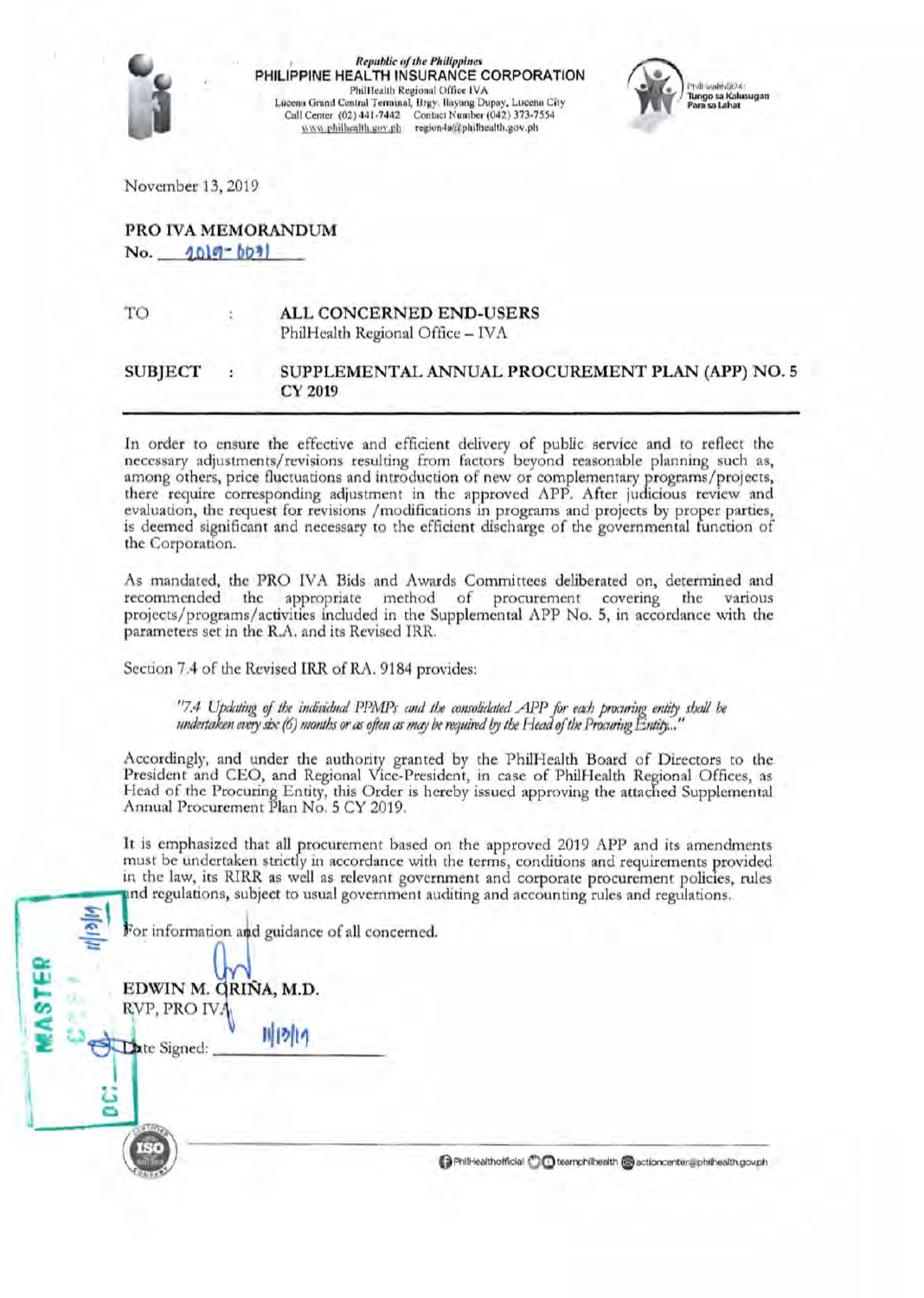# PHILHEALTH REGION IVA Supplemental Annual Procurement Plan No. 5 for FY 2019

| Code (PAP)         | Procurement<br>Program/Project      | PMO/<br><b>End-User</b> | <b>Mode of Procurement</b>                   | <b>Schedule for Each Procurement Activity</b>                   |            |                    |                     |                        |            | <b>Estimated Budget (PhP)</b> | Remarks |                                                              |
|--------------------|-------------------------------------|-------------------------|----------------------------------------------|-----------------------------------------------------------------|------------|--------------------|---------------------|------------------------|------------|-------------------------------|---------|--------------------------------------------------------------|
|                    |                                     |                         |                                              | Advertisement/P Submission/O<br>osting of IB/REI pening of Bids |            | Notice of<br>Award | Contract<br>Signing | <b>Source of Funds</b> | Total      | MOOE                          | co      | (brief description of<br>Program/Activity/Project)           |
| GOODS AND SERVICES |                                     |                         |                                              |                                                                 |            |                    |                     |                        |            |                               |         |                                                              |
| 5029901002         | <b>MARKETING AND PROMOTIONS</b>     | PAU                     | NP-53.10 Lease of Real<br>Property and Venue | NOV                                                             | <b>N/A</b> | <b>NOV</b>         | NOV                 | Corporate Budget       | 90,562.50  | 90,562.50                     |         | FIRST PHILHEALTH NATIONAL QUIZ BEE<br>AREA LEVEL COMPETITION |
|                    | <b>TOTAL FOR GOODS AND SERVICES</b> |                         |                                              |                                                                 |            |                    |                     |                        | P90,562.50 |                               |         |                                                              |

Consolidated & Prepared by:

Noted by:

Head

**VERNALYNGIC EMEÑA** Member V PRO IVA BAC Secretariat



PRO IVA SBAC

SANTIAGO G, ABARICIA, M.D. Chairperon PRO IVA BAL

MARIA THERESA G. LIWANAG, M.D.

 $-1$ 

Member

PRO IVA BAC

Recommended as to Mode of Procurement:

absont SARACHEL I. LUCERO Vice-Chairperson PRO IVA BAC

who MA. TERESTA R. OCADO Member

Um EDWIN M. ORIÑA, M.D. RVP, PRO VA

Approved by

рате: пры **MASTER** COPY 45 g

JOSEPH ADRIAN R. REJANO Member<br>PRO NA BAC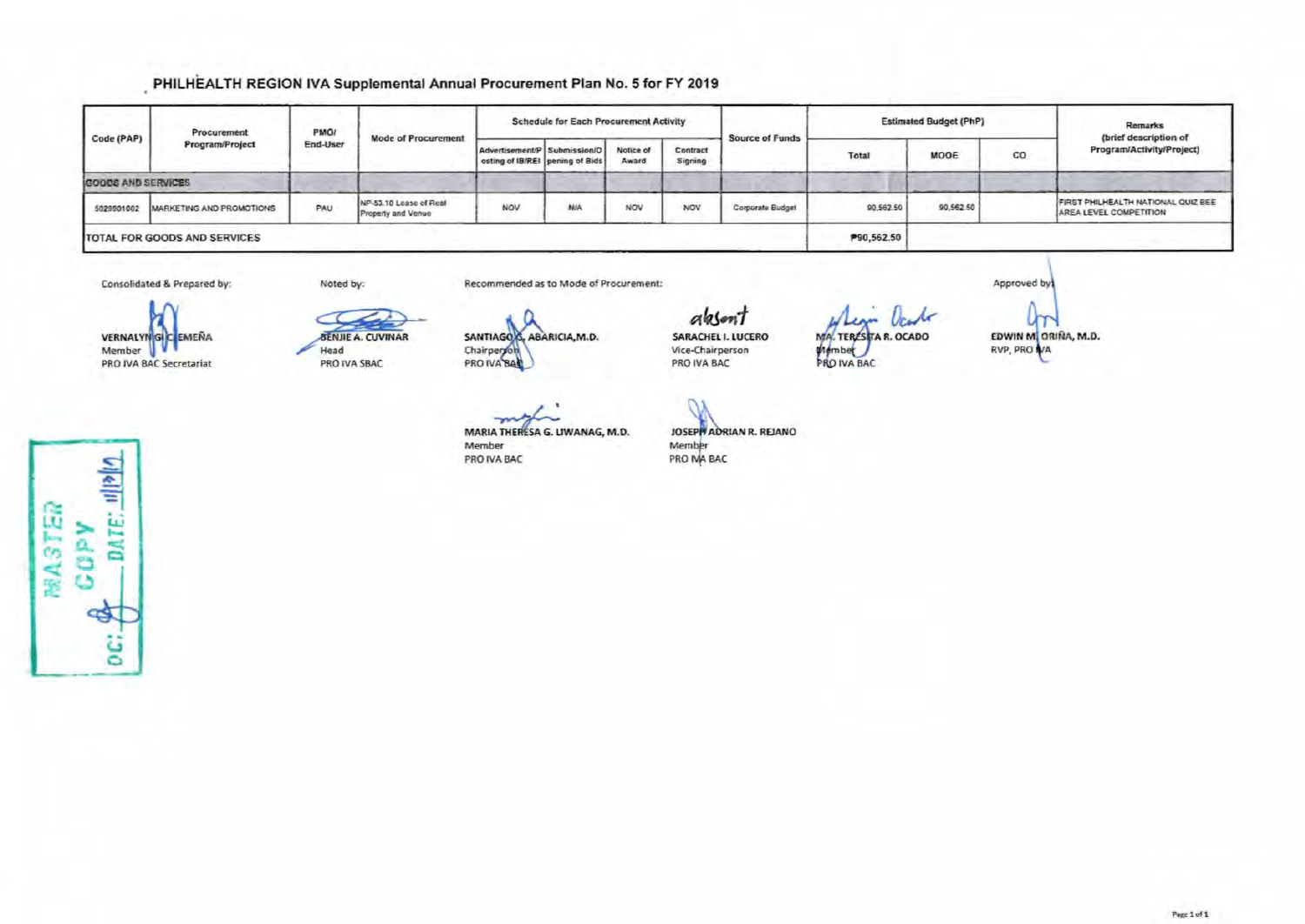#### PHILHEALTH REGION IVA Supplemental Annual Procurement Plan No. 5 for FY 2019

| Code (PAP)         | Procurement<br>Program/Project      | PMO/<br>End-User | <b>Mode of Procurement</b>                   | <b>Schedule for Each Procurement Activity</b>                   |     |                    |                     |                        |            | <b>Estimated Budget (PhP)</b> | <b>Remarks</b> |                                                              |
|--------------------|-------------------------------------|------------------|----------------------------------------------|-----------------------------------------------------------------|-----|--------------------|---------------------|------------------------|------------|-------------------------------|----------------|--------------------------------------------------------------|
|                    |                                     |                  |                                              | Advertisement/P Submission/O<br>osting of IB/REI pening of Bids |     | Notice of<br>Award | Contract<br>Signing | <b>Source of Funds</b> | Total      | MODE                          | co             | (brief description of<br>Program/Activity/Project)           |
| GOODS AND SERVICES |                                     |                  |                                              |                                                                 |     |                    |                     |                        |            |                               |                |                                                              |
| 5029901002         | MARKETING AND PROMOTIONS            | PAU              | NP-53 10 Lease of Real<br>Property and Venue | NOV                                                             | N/A | <b>NOV</b>         | NOV                 | Corporate Budget       | 86,250.00  | 86,250.00                     |                | FIRST PHILHEALTH NATIONAL QUIZ BEE<br>AREA LEVEL COMPETITION |
|                    | <b>TOTAL FOR GOODS AND SERVICES</b> |                  |                                              |                                                                 |     |                    |                     |                        | P86,250.00 |                               |                |                                                              |

Consolidated & Prepared by:

Noted by:

Recommended as to Mode of Procurement:

VERNALY **CEMEÑA** Membery PRO IVA BAC Secretariat

**BENJIE A. CUVINAR** Head

PRO IVA SBAC

SANTIAGO SABARICIA, M.D. Chairperson

absent SARACHEL I. LUCERO Vice-Chairperson PRO IVA BAC

MARIA TUERESA G. LIWANAG, M.D. Member PRO IVA BAC

JOSEPH ADRIAN R. REJANO Member PRO IVA BAC

O

MA/TERESUTA R. OCADO

Member

Y EDWIN M. ORIÑA, M.D. RVP, PRO IVA

Approved by

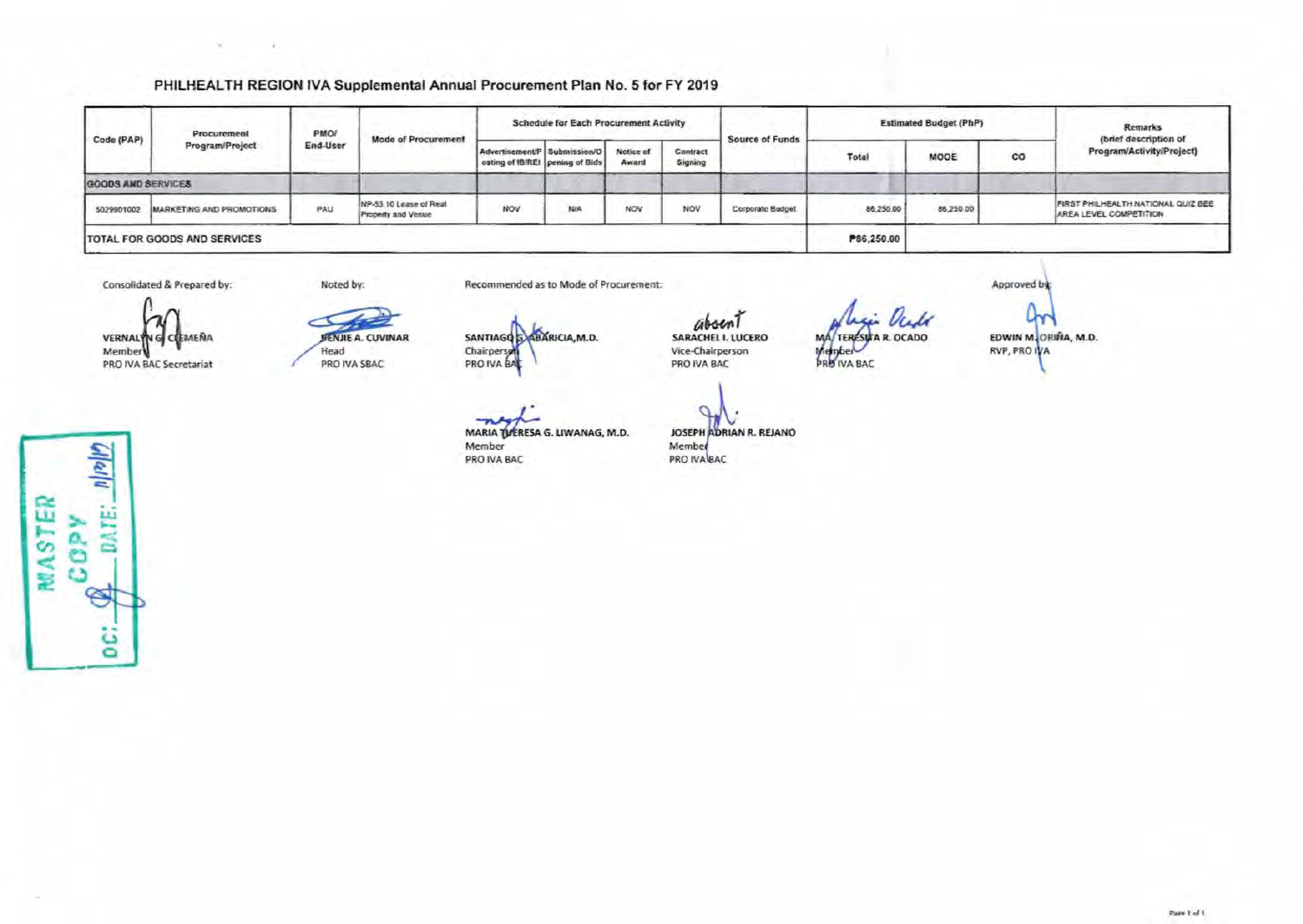#### PHILIPPINE HEALTH INSURANCE CORPORATION REGION IVA Lucena Grand Central Terminal, Ilayang Dupay, Lucena City

#### PROJECT PROCUREMENT MANAGEMENT PLAN (PPMP)

 $\mathcal{F}$ No. 2019-

END-USER/UNIT: PAU

### Charged to COB

Projects, Programs and Activities (PAPs)

|                     | <b>SCHEDULE/MILESTONE OF ACTIVITIES</b><br>QUANTITY/<br><b>ESTIMATED</b><br>Mode of<br><b>GENERAL DESCRIPTION</b> |             |               |                                               |     |     |     |     |     |            |      |     |      |     |            |     |
|---------------------|-------------------------------------------------------------------------------------------------------------------|-------------|---------------|-----------------------------------------------|-----|-----|-----|-----|-----|------------|------|-----|------|-----|------------|-----|
| CODE                |                                                                                                                   | <b>SIZE</b> | <b>BUDGET</b> | Procurement                                   | Jan | Feb | Mar | Apr | May | <b>Jun</b> | July | Aug | Sept | Oct | <b>Nov</b> | Dec |
|                     | From: Marketing and Promotions - HO Source                                                                        |             |               |                                               |     |     |     |     |     |            |      |     |      |     |            |     |
| 502S9               | Condu I of First Philliealth National Quiz Bee                                                                    |             |               |                                               |     |     |     |     |     |            |      |     |      |     |            |     |
| 010 02              | Lease of Venue                                                                                                    |             | 180,850.00    | Negotiated<br>Procurement -<br>Lease of venue |     |     |     |     |     |            |      |     |      |     |            |     |
|                     | <b>TOTAL BUDGET:</b>                                                                                              |             | 180,850.00    |                                               |     |     |     |     |     |            |      |     |      |     |            |     |
|                     | From: Marketing and Promotions - PAU                                                                              |             |               |                                               |     |     |     |     |     |            |      |     |      |     |            |     |
| 5 0 2 9 9<br>010 02 | Conduct of First PhilHealth National Quiz Bee-Area Level Competition                                              |             |               |                                               |     |     |     |     |     |            |      |     |      |     |            |     |
|                     | Lease of Venue                                                                                                    | 49          | 86,250.00     | Negotiated<br>Procurement -<br>Lease of venue |     |     |     |     |     |            |      |     |      |     |            |     |

**TOTAL BUDGET:** 

86,250.00

NOTE: Technical Specifications for each Item/Project being proposed shall be submitted as part of the PPMP

Prepared By:

DATE:

 $\Rightarrow$ 

ë

**MASTER** 

**AdD2** 

 $\Omega$ Unper ca **JANE D. CALINGASAN EUR** 115Kg

Submitted By:

 $MPO$ SHARY C. CARPIO PRO III

VEP Datt.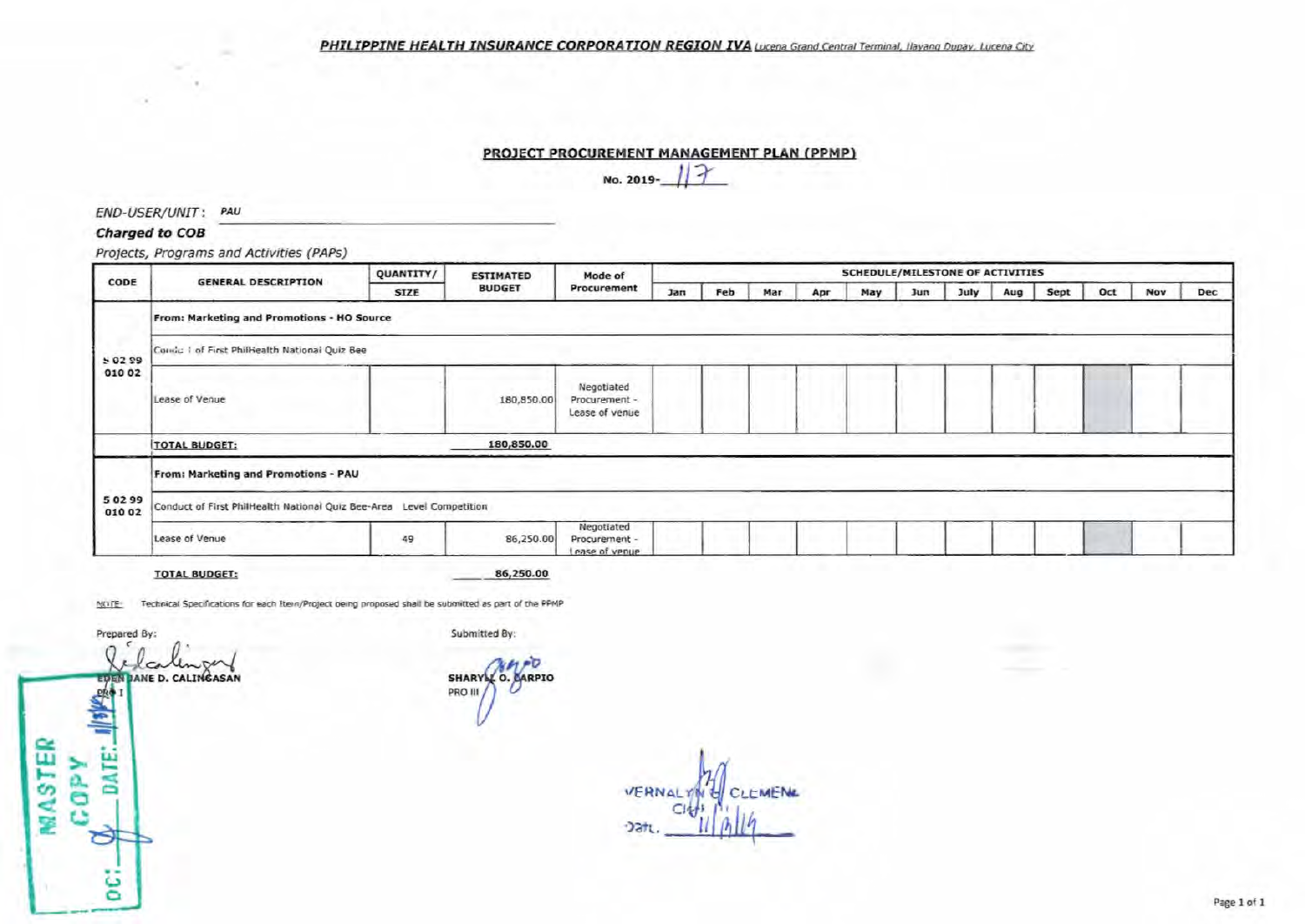

**Republic of the Philippines** PHILIPPINE HEALTH INSURANCE CORPORATION Philliealth Regional Office IVA Lucena Grand Central Terminal, Brgy. Huyang Dupay, Lucena City<br>Call Center (02) 441-7442 Contact Number (042) 373-7554 www.philbealth.gov.ph region4a@philbealth.gov.ph



November 21, 2019

# PRO IVA MEMORANDUM No. 2010-0032

TO

# ALL CONCERNED END-USERS

PhilHealth Regional Office - IVA

#### **SUBIECT** SUPPLEMENTAL ANNUAL PROCUREMENT PLAN (APP) NO. 6 ł **CY 2019**

In order to ensure the effective and efficient delivery of public service and to reflect the necessary adjustments/revisions resulting from factors beyond reasonable planning such as, among others, price fluctuations and introduction of new or complementary programs/projects, there require corresponding adjustment in the approved APP. After judicious review and evaluation, the request for revisions /modifications in programs and projects by proper parties, is deemed significant and necessary to the efficient discharge of the governmental function of the Corporation.

As mandated, the PRO IVA Bids and Awards Committees deliberated on, determined and recommended the appropriate method of procurement covering the various projects/programs/activities included in the Supplemental APP No. 6, in accordance with the parameters set in the R.A. and its Revised IRR.

Section 7.4 of the Revised IRR of RA. 9184 provides:

"7.4 Updating of the individual PPMPs and the consolidated APP for each procuring entity shall be undertaken every six (6) months or as often as may be required by the Head of the Procuring Entity...

Accordingly, and under the authority granted by the PhilHealth Board of Directors to the President and CEO, and Regional Vice-President, in case of PhilHealth Regional Offices, as<br>Head of the Procuring Entity, this Order is hereby issued approving the attached Supplemental Annual Procurement Plan No. 6 CY 2019.

It is emphasized that all procurement based on the approved 2019 APP and its amendments must be undertaken strictly in accordance with the terms, conditions and requirements provided in the law, its RIRR as well as relevant government and corporate procurement policies, rules and regulations, subject to usual government auditing and accounting rules and regulations.

For information and guidance of all concerned.

 $11 |z| 19$ 

|              | <b>LAY V</b>         |
|--------------|----------------------|
|              | EDWIN M. DRIÑA, M.D. |
| RVP, PRO IVA |                      |

Date Signed:



PhilHealthofficial **O C** teamphilhealth actioncenter@philhealth.gov.ph